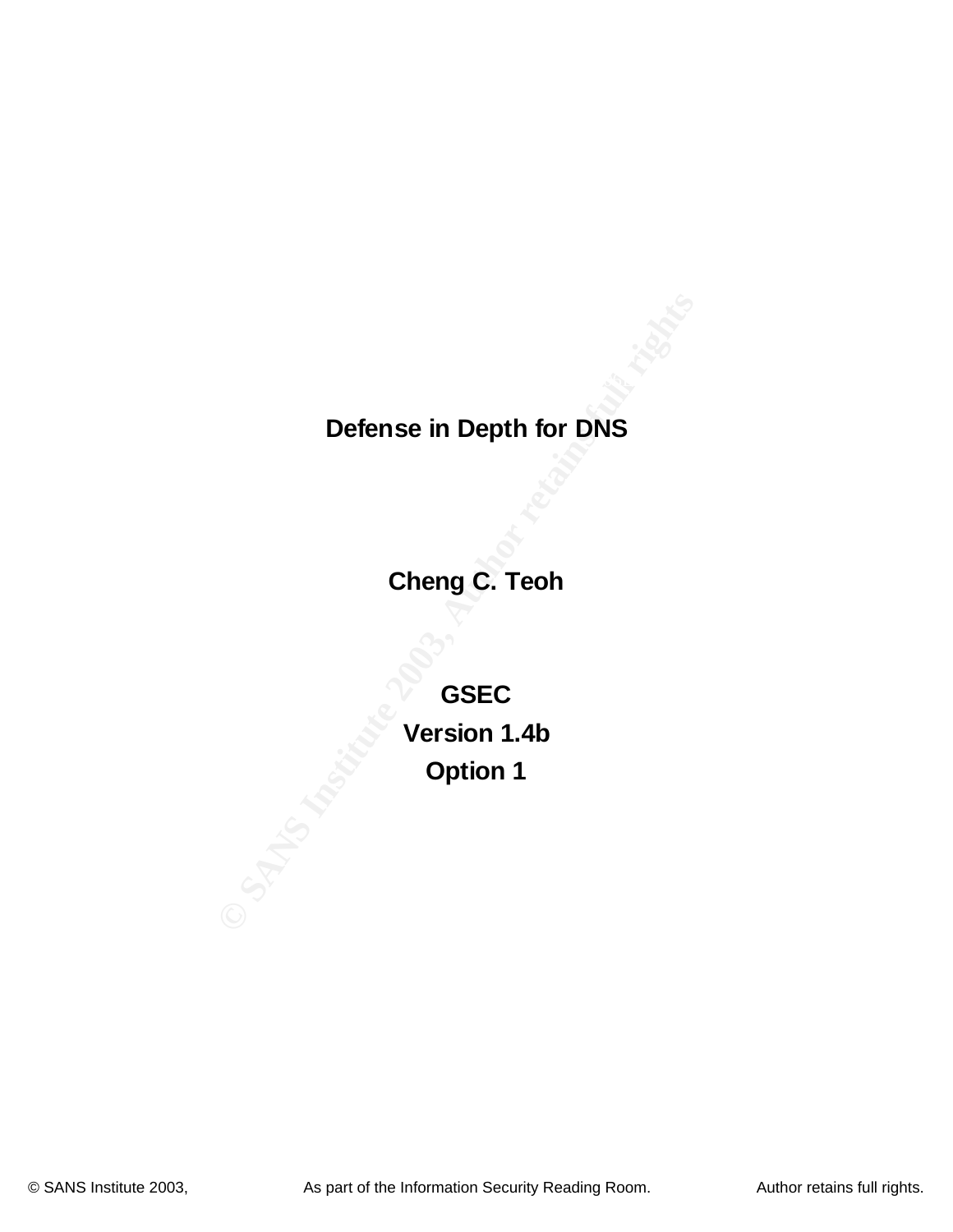# **Abstract**

addresses and instead use friendly names like <u>www.example.com</u>. The Domain Name System (DNS) is one of the key components of the Internet and most IP networks, for that matter. Despite its importance, not many people have even heard of DNS, much less know what it is and how to keep it secure. For the sake of the uninitiated, DNS is analogous to a telephone directory for the Internet. DNS translates the server names, that humans are more likely to remember, to IP addresses, which computers use to navigate through the Internet. For instance, it is easy for most people to remember that Example Inc.'s web server is at www.example.com. However, in order for your browser to locate the server, it has to ask a DNS server for the IP address of www.example.com. DNS is the application that saves you the nightmare of remembering all those IP

For Instance, it is easy for most people to remember that E<br>For is at <u>www.example.com</u>. However, in order for your brow<br>Tr, it has to ask a DNS server for the IP address of <u>www.example.com</u><br>Tr, it has to ask a DNS server This paper will focus on security for the most widely used DNS server on the Internet, namely the Berkeley Internet Name Domain (BIND). Some of the perimeter defense techniques may be applicable to other implementations of DNS. In this paper we will be taking a layered approach to DNS security. First, we will investigate configurations on the DNS server itself to secure it. Next, will be a section on perimeter defenses to protect your DNS server, and lastly, is a section on backup considerations for DNS. With the application of proper precautions to your DNS servers, you can mitigate many of the risks and vulnerabilities associated with the service. As always, a prudent DNS administrator should also keep up with the latest news about bugs or vulnerabilities to stay ahead of the malicious hacker.

# **Secure DNS Configuration**

In this section we will investigate the steps involved in configuring BIND to prevent most of the basic vulnerabilities. These guidelines will form the first layer of defense for your DNS servers.

# *Patches And Latest Builds*

It is important to stay up to date with the latest releases of BIND where possible. Like any other piece of software, name server software evolves with each new release. Virtually all older name servers have widely-known vulnerabilities that can be exploited.<sup>1</sup> By running the latest release of BIND, you minimize the possibility of being susceptible to an exploit. BIND is currently maintained by the Internet Software Consortium (ISC) and so their website always has the current version of BIND. To download the code for the latest version, follow this link to the ISC's website: http://www.isc.org/products/BIND/

(released May 1, 2002), BIND Version 8.3.4 (released November 16, 2002) and<br>RIND 4.0.44 (efficielly degree atop). The ISO website publishes the release nature As of the writing of this document, the current releases are BIND Version 9.2.1 BIND 4.9.11 (officially deprecated). The ISC website publishes the release notes for each version of BIND so that users can be informed of the new features and fixes. The release notes also include any configuration file changes that may be needed in order to take advantage of new features.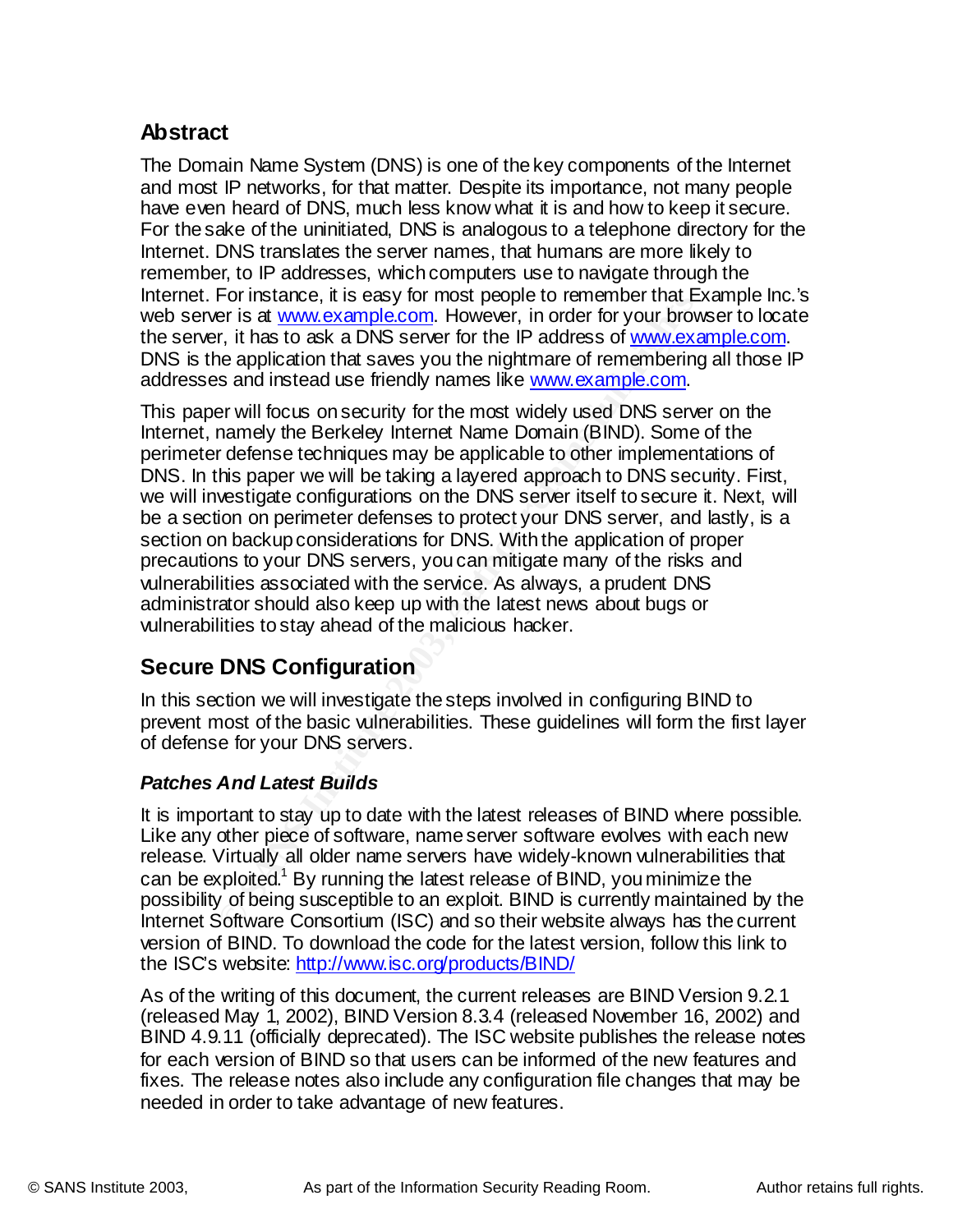# *Split Internal And External DNS*

It is good practice to run separate internal and external DNS servers. Typically, an organization's internal network is populated with hosts that hold sensitive data or systems. By having separate DNS servers for the internal network, you can keep the IP addresses and names of sensitive internal hosts invisible from the Internet.

discussed in the next section. Recursion will also be explained in that section. Another advantage of this approach is that the external DNS server(s) can be dedicated "advertising only" servers that respond to queries about Internetaccessible services for the organization. This means the DNS administrator will have finer-grained control over how to configure BIND on each server. Recursion can be disabled on external DNS servers to prevent some exploits that will be

"BIND 9 introduced a new feature called "views" that makes delivering different versions of a zone, and even different name server configurations, easy.<sup>2</sup> Using views, a single DNS server can return different responses to the same DNS query, depending on the source address of the query. Here's an example of the *named.conf* file of a BIND 9 server:

```
a custinuity only survive in the Cybonic original control and the services for the organization. This means the DNS adminif-grained control over how to configure BIND on each served some substabled on external on the mext 
acl "internal" {
        192.168.1.0/24;
        192.168.2.0/24;
};
view "internal" {
        match-clients { "internal"; };
        recursion yes;
};
view "external" {
        match-clients { any; };
        recursion no;
};
```
In this example the BIND 9 server will respond to recursive queries coming from IP addresses defined in the Access Control List (192.168.1.0/24 and 192.168.2.0/24). Recursive queries will not be answered for clients outside of the subnets defined in the ACL. In effect, "views" allows you to easily run two DNS servers in one simple configuration.

#### *Disable Recursion*

www.example.com, the DNS server will first go to one of the root servers. The In the last section we looked at restricting recursive queries. Recursion is the process in which a name server will "walk" the DNS tree to return the IP address of a host to the client that sent the query. To respond to a recursive query for root server will refer the recursive DNS server to the .com name servers. Next, the recursive DNS server will ask the .com server about www.example.com and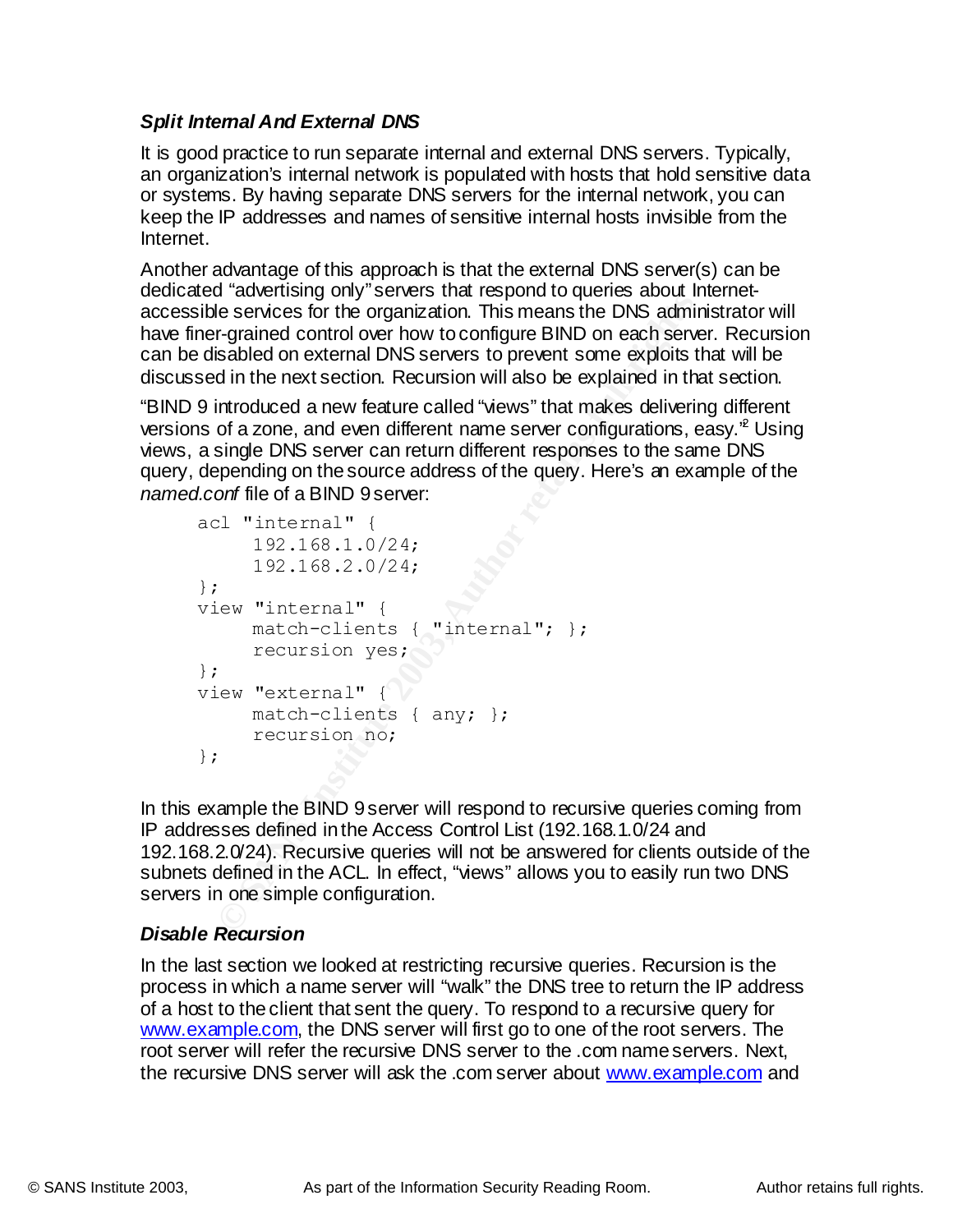will receive another referral to the example.com name server(s). Finally the example.com name server will answer with the IP address of www.example.com.

There are two main reasons why recursion should be disabled on external DNS servers:

- 1. Recursive queries take a longer time to resolve. Therefore, the DNS server's resources are tied up for a longer period of time. This can be a basis of DoS attacks that cripple a DNS server by a hacker who scripts a large number of recursive queries against the DNS server.
- ge nicialists hacker can use recussive quice is even. This orient<br>all poison the cache on the target DNS server. This may can<br>all to be misdirected to the attacker's server, or web brows<br>directed to the worong web sites. T redirected to the wrong web sites. The SANS Reading Room has an 2. A malicious hacker can use recursive queries to perform DNS spoofing and poison the cache on the target DNS server. This may cause sensitive email to be misdirected to the attacker's server, or web browsers to be excellent paper by Doug Sax regarding this attack.<sup>3</sup>

#### *Single-Purpose DNS Server*

Another good practice is to run DNS servers that are dedicated to a single purpose. By limiting the number of services running on your DNS server, you are also limiting the possible ways a hacker may attack it. Disable daemons that are not required on your DNS server, especially daemons that have well-known vulnerabilities. Make your DNS server a *dedicated* DNS server.

Most organizations have guidelines in place to harden any server connected to the network. Follow these guidelines if available. Otherwise, there is a wealth of information in printed and electronic form that will help you to harden your DNS server. Here are some online resources available:

- Lance Spitzner's Security Whitepapers http://www.spitzner.net/
- The Process of Hardening Linux by Chris Koutras http://www.sans.org/rr/linux/hardening.php
- Securing HP-UX 11 by Larry Harker http://www.sans.org/rr/unix/HP-UX11.php
- CERT's UNIX Configuration Guidelines http://www.cert.org/tech\_tips/unix\_configuration\_guidelines.html

#### *Diverse Locations For DNS Servers*

DNS (Domain Name System). The outage, caused both by the network failure "Microsoft's web service outage past January 2001, that lasted for over 24 hours, is a serious reminder of the potential consequences of incorrectly configured and the subsequent hacker attack, could have been prevented if their servers had not been located on the same subnet.<sup>"4</sup>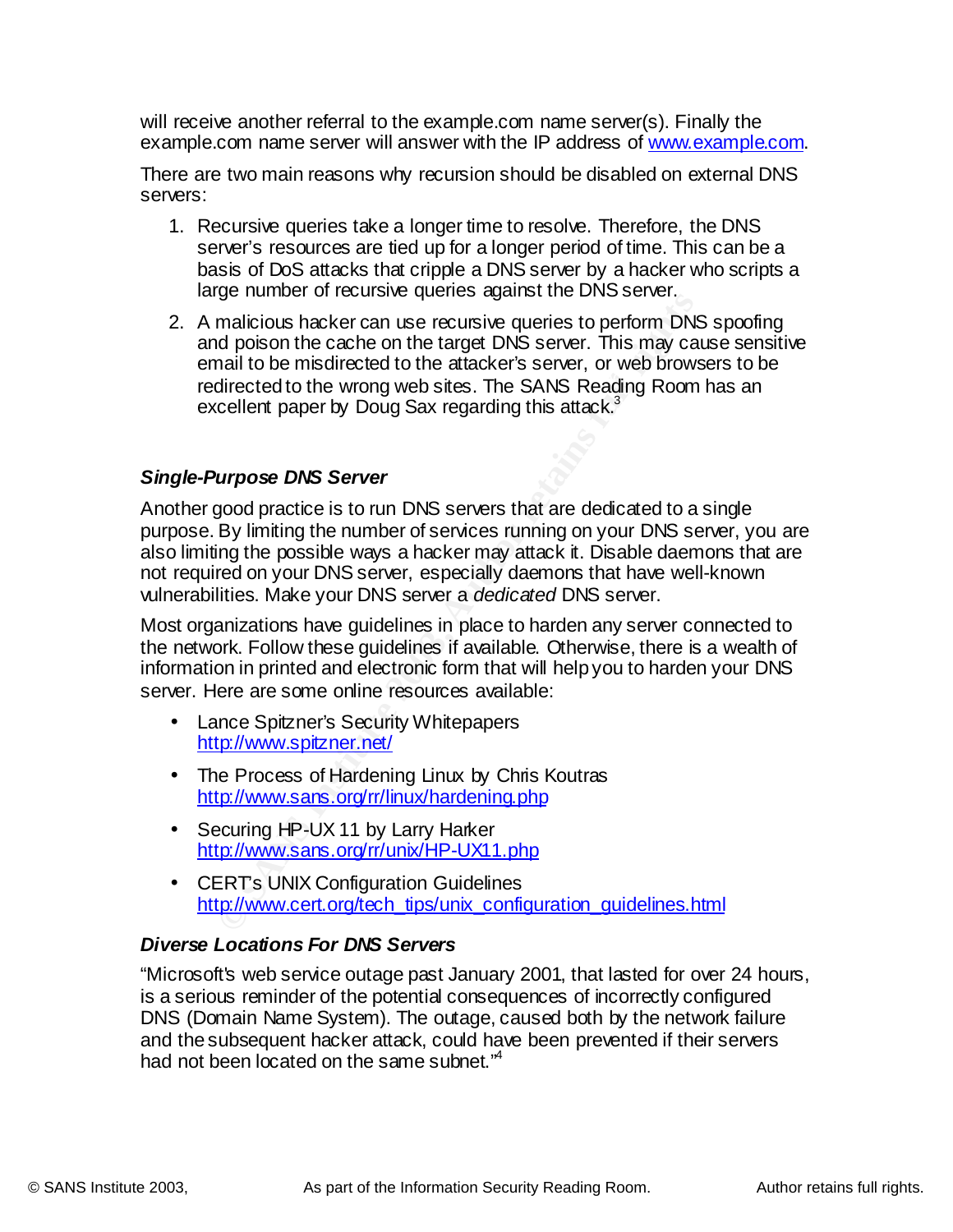This Denial of Service (DoS) attack was possible because all of Microsoft's DNS servers were located in the same physical location and on a network behind a single router. The initial network failure revealed a single point of failure. The subsequent attacker was able to saturate the network that the DNS servers were located on and therefore cause an outage to many of Microsoft's Internet services.

One way to mitigate this problem is to diversify the network paths to your DNS servers. A good design locates DNS servers on different network segments so that failure or a DoS attack on any one segment would not render your DNS servers completely inaccessible. To take the concept another step further, consider hosting secondary DNS servers at a third party service provider.



Figure 1: Diverse locations for DNS servers

#### *Restrict Zone Transfers*

the Internet. This is a problem for two reasons: Name servers use zone transfers to download data about an entire zone or domain name. This is a necessary feature that is implemented so that a slave or secondary name server may easily download data about a zone from its master or primary name server. By default, BIND allows zone transfers from any host on

1. DNS servers are vulnerable to Denial of Service attacks. The attacker can create a script that will repeatedly perform zone transfers from the target server, causing server resources and bandwidth to be tied up with the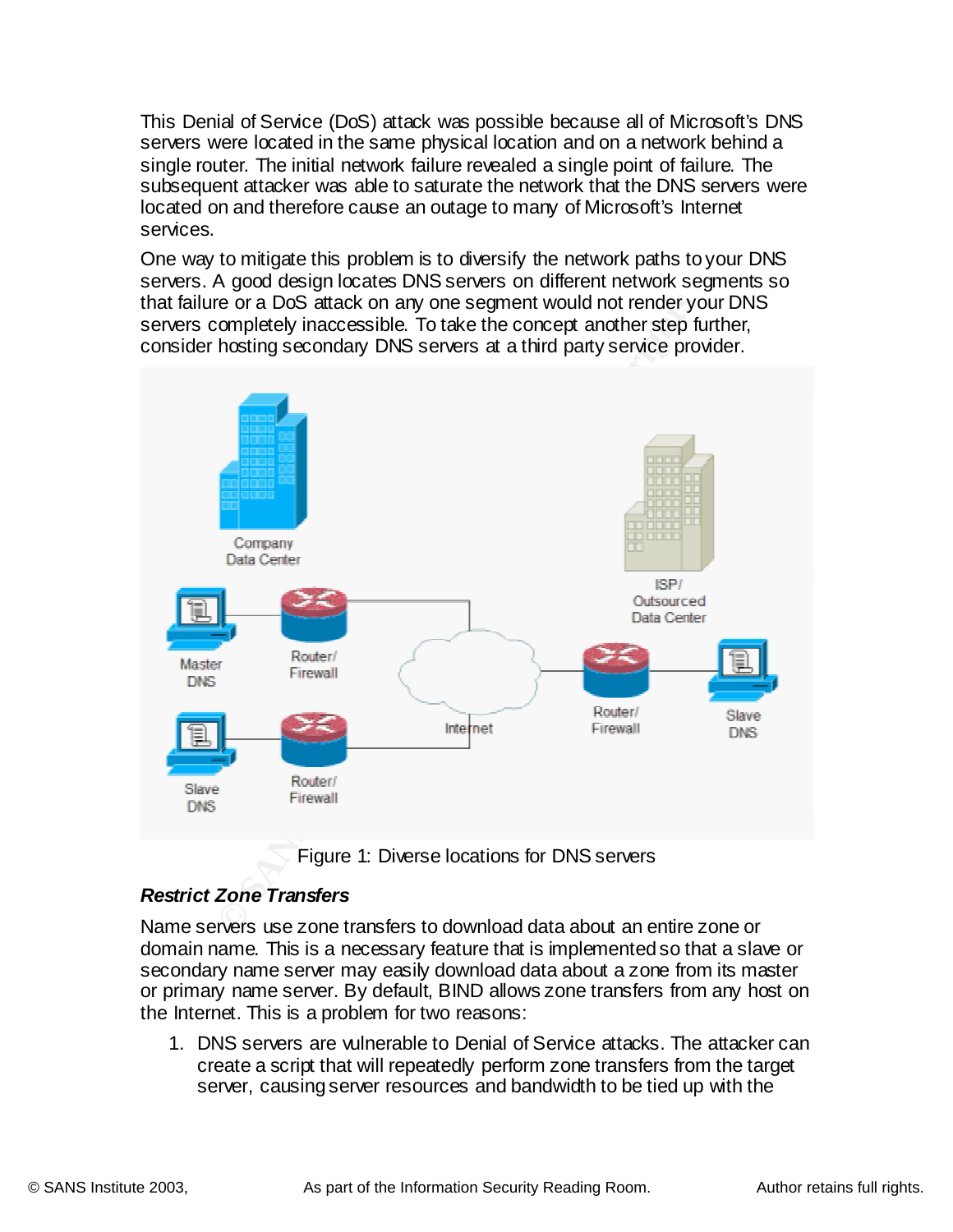transfers. This becomes an even bigger problem if the DNS server is authoritative for large zones.

2. By performing a zone transfer, an attacker can quickly and easily obtain a "map" of the target network. The zone data holds the name and IP address of every host on the network. The attacker can then use this information to quickly identify critical servers such as mail, name, FTP and web servers to be targets.

All current versions of BIND can be configured to only allow zone transfers to an explicit list of hosts. This list should include all slave name servers and any trusted host, (e.g., the DNS administrator's workstation). The configurations for restricting zone transfers are as follows:

With BIND 4.9.x, use the *xfrnets* directive:

```
xfrnets 192.168.1.10&255.255.255.255
```
This is a global setting for all zones hosted on this BIND 4.9.x name server.

With BIND 8.x.x, use the *allow-transfer* substatement:

```
options {
    allow-transfer { 192.168.1.10; };
};
```
This applies the zone transfer restriction to all zones hosted on the server. BIND 8.x.x allows for more flexible controls and will support the same substatement at the zone level:

```
zone "example.com" {
    type master;
     file "db.example.com";
     allow-transfer { 192.168.1.10; };
};5
```
# *Authenticate Zone Transfers*

**Example 2003 CENT CONDUP CONDUP CONDUP CONDUP CONDUP CONDUP (STANS INSTER 192.168.1.10 and SATS)**<br> **CENT CONDUP CONDUP CONDUP CONDUP CONDUP CONDUP CONDUP CONDUP CONDUP CONDUP (STANS INSTER 192.168.1.10 and DAS IND 4.9.x** As mentioned in a previous section, slave DNS servers rely on zone transfers from the master DNS server in order to get its zone data. This is an extremely convenient feature for the DNS administrator because data only has to be entered once on the master DNS. All slave servers will then update their zone files based on the master. However, this brings up a problem with ensuring data integrity during the transfer. How does the slave server verify the authenticity of the zone data?

kalieu *transaction signatures* (1010). Tolo can be used to authenticate BIND 8.2 and newer revisions implement a feature for securing DNS messages called *transaction signatures* (TSIG). TSIG can be used to authenticate and verify zone data through the use of cryptography based on a pre-shared key. An identical pre-shared key has to be configured on both the master and slave servers for this to work. Here is an example: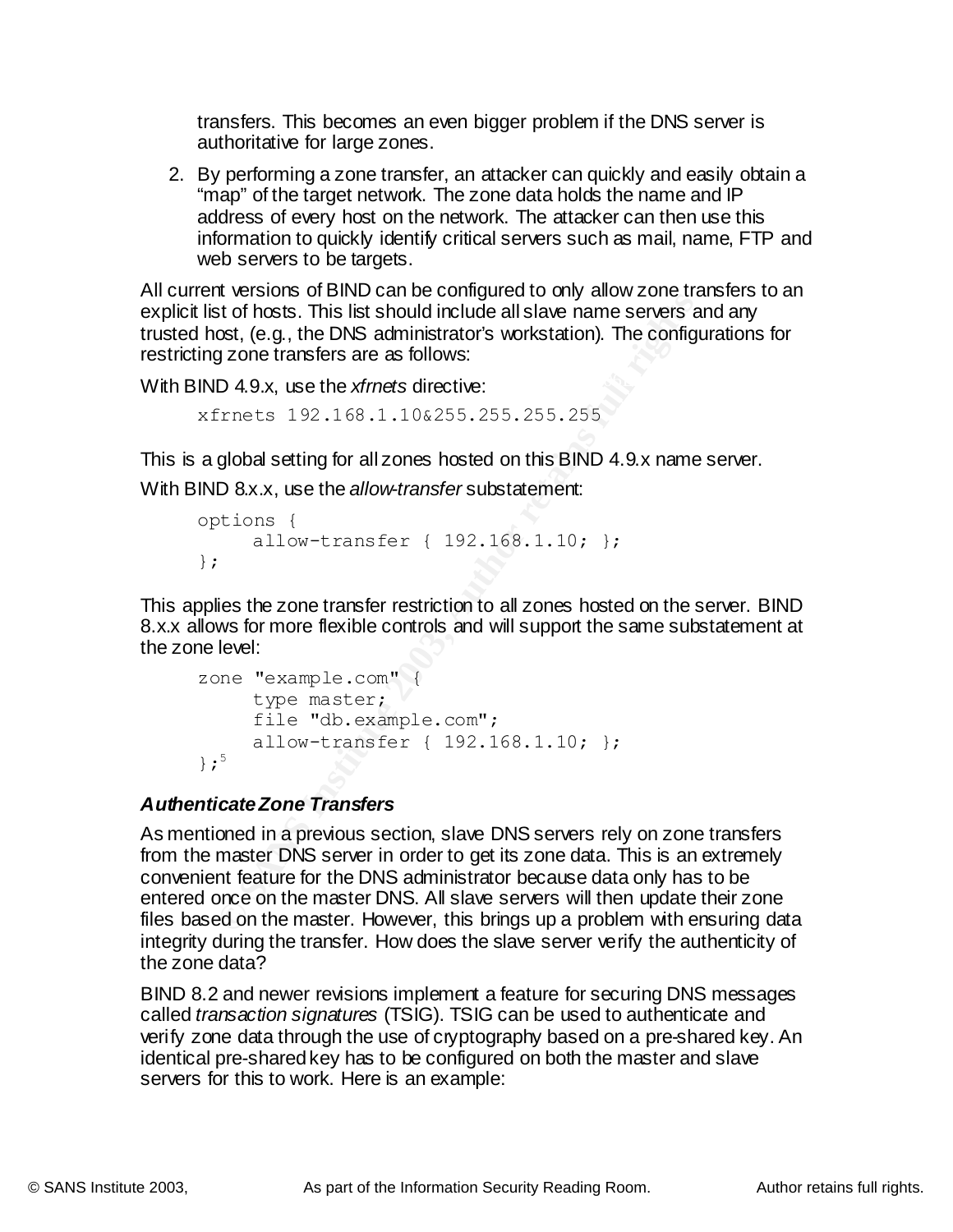Master Name Server:

```
\mathbf{F}key example-key. {
        algorithm hmac-md5;
        secret "eIEio";
    };
    server 192.168.1.10 {
        keys { example-key.; };
    };
    zone "example.com" {
        type master;
        file "db.example.com";
        allow-transfer { 192.168.1.10; };
    };
```
Slave Name Server:

```
key example-key. {
     algorithm hmac-md5;
     secret "eIEio";
};
server 192.168.1.9 {
     keys { example-key.; };
};
zone "example.com" {
    type slave;
     file "db.example.com";
};
```
# *Restrict Dynamic Updates*

one "example.com" (<br>
type master;<br>
file "db.example.com";<br>
allow-transfer (192.168.1.10; );<br>
<br> **EXECUTE:**<br> **EXECUTE:**<br> **EXECUTE:**<br> **EXECUTE:**<br> **EXECUTE:**<br> **EXECUTE:**<br> **EXECUTE:**<br> **EXECUTE:**<br> **EXECUTE:**<br> **EXECUTE:**<br> **EXECUT** BIND 8 and BIND 9 support the Dynamic Update standard described in RFC 2136. This allows authorized agents to update zone data by sending special update messages to add or delete resource records.<sup>6</sup> DNS updates are necessary in some environments. For example, Microsoft Active Directory servers require dynamic updates to DNS in order to add their SRV records. SRV records are special DNS entries that help clients to locate a particular server or service without knowing the specific server name. For example in an Active Directory environment, a Domain Controller will dynamically update DNS with its SRV records within the msdcs.example.com subdomain. This enables a client to easily locate the Domain Controller to log into.

feature to limit exposure by restricting updates to known IP addresses or Support for dynamic updates is a double-edged sword because it also opens up a vulnerability on improperly configured DNS servers. Fortunately, there is a subnets.

The key to successful implementation of dynamic updates is to restrict updates only from trusted IP addresses or subnets. For instance, if all your Active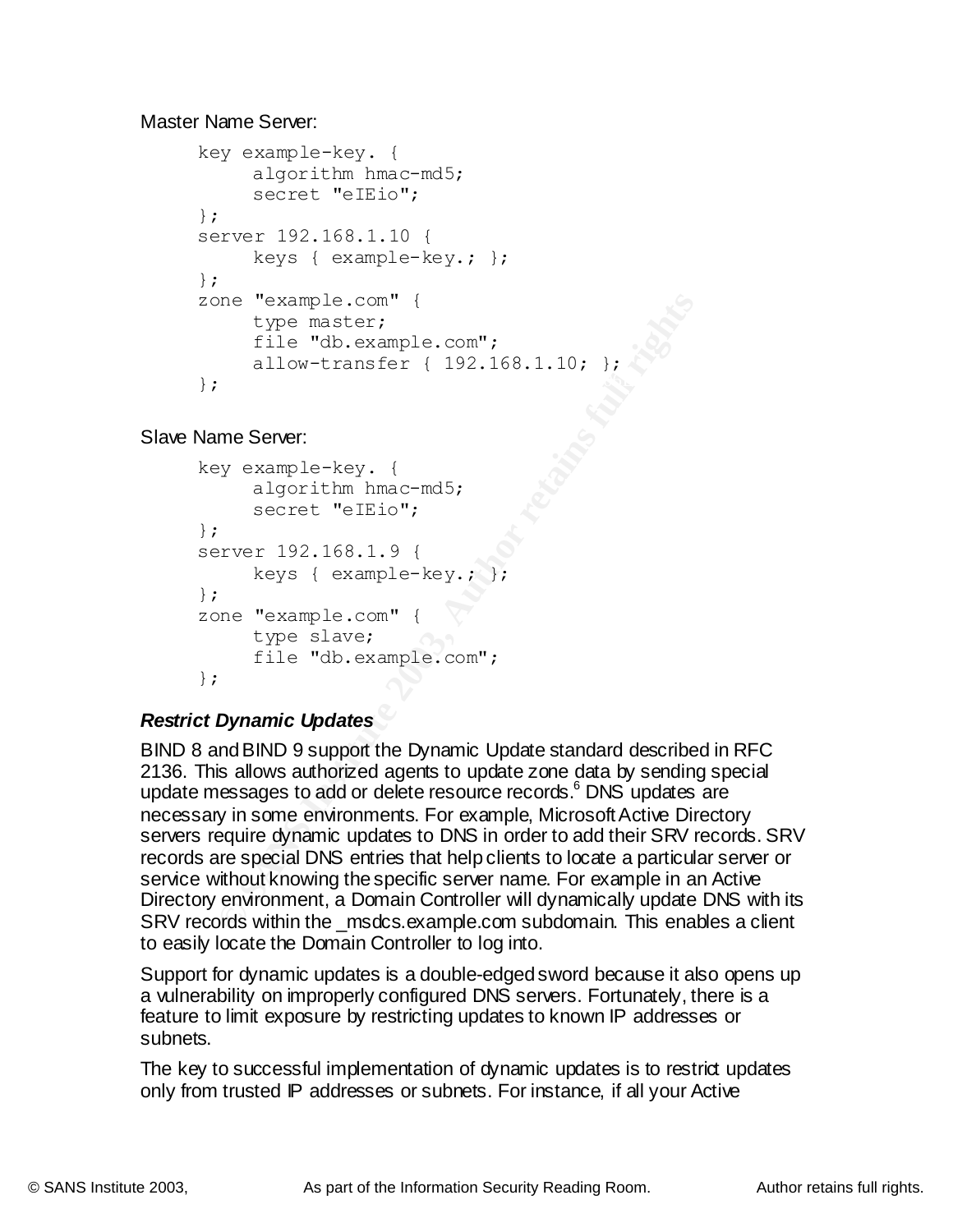Directory servers are located on their own subnet, set up BIND to only accept updates from that subnet. Here is an example of a configuration that only allows subnet 192.168.10.0/24 to perform dynamic updates:

```
zone "windows.example.com" {
    type master;
     file "db.windows.example.com";
     allow-update { 192.168.10.0/24; };
};
```
that opens up the zone to malicious erroneous updates. Note that by default BIND 8 disables dynamic updates. However, some DNS administrators use the "catch all" approach to opening up dynamic updates to zones by using the directive allow-update  $\{$  any;  $\}$ . This is a risky practice

# *Hide the BIND Version*

**Example 18 IND 8 disables dynamic updates. However, scrators use the "catch all" approach to opening up dynamic using the directive allow-update { any; }. This is a ns up the zone to malicious erroneous updates.<br>
<b>EIND Ve** By default BIND will respond to queries regarding its version. This information is stored as a TXT record under the pseudo domain name *version.bind* in the CHAOSNET class.<sup>7</sup> While this is a useful feature for a DNS administrator to discover the version of BIND while troubleshooting, any other DNS client really has no business knowing the BIND version you are running. On the other hand, a hacker could find out the server version and use a known exploit against it. The following configuration in the options block of *named.conf* will change the response for a query for the version of BIND.

```
options {
     directory "/var/named";
     version "Unknown";
};
```
As a result of this configuration, BIND will respond "Unknown" to a version query.

# *Restrict Access*

External DNS servers should only answer queries from clients with Internetroutable public IP addresses. Because of this, external DNS servers should never respond to queries from IP addresses in the Private Address Space as defined in RFC 1918. Based on this RFC, the Internet Assigned Numbers Authority (IANA) has reserved the following three blocks of IP address space for private internets:

| 10.0.0.0        | $\overline{\phantom{a}}$ | 10.255.255.255 (10/8 prefix) |                                                  |
|-----------------|--------------------------|------------------------------|--------------------------------------------------|
| 172.16.0.0      |                          |                              | 172.31.255.255 (172.16/12 prefix)                |
| $192.168.0.0 -$ |                          |                              | 192.168.255.255 (192.168/16 prefix) <sup>8</sup> |

Since these addresses are not routable on the Internet, DNS answers will just be dropped by Internet routers. There is a good possibility that these queries come malicious sources that intend to mount a DoS attack on your name server. The following configuration will cause BIND to just ignore or "blackhole" the query.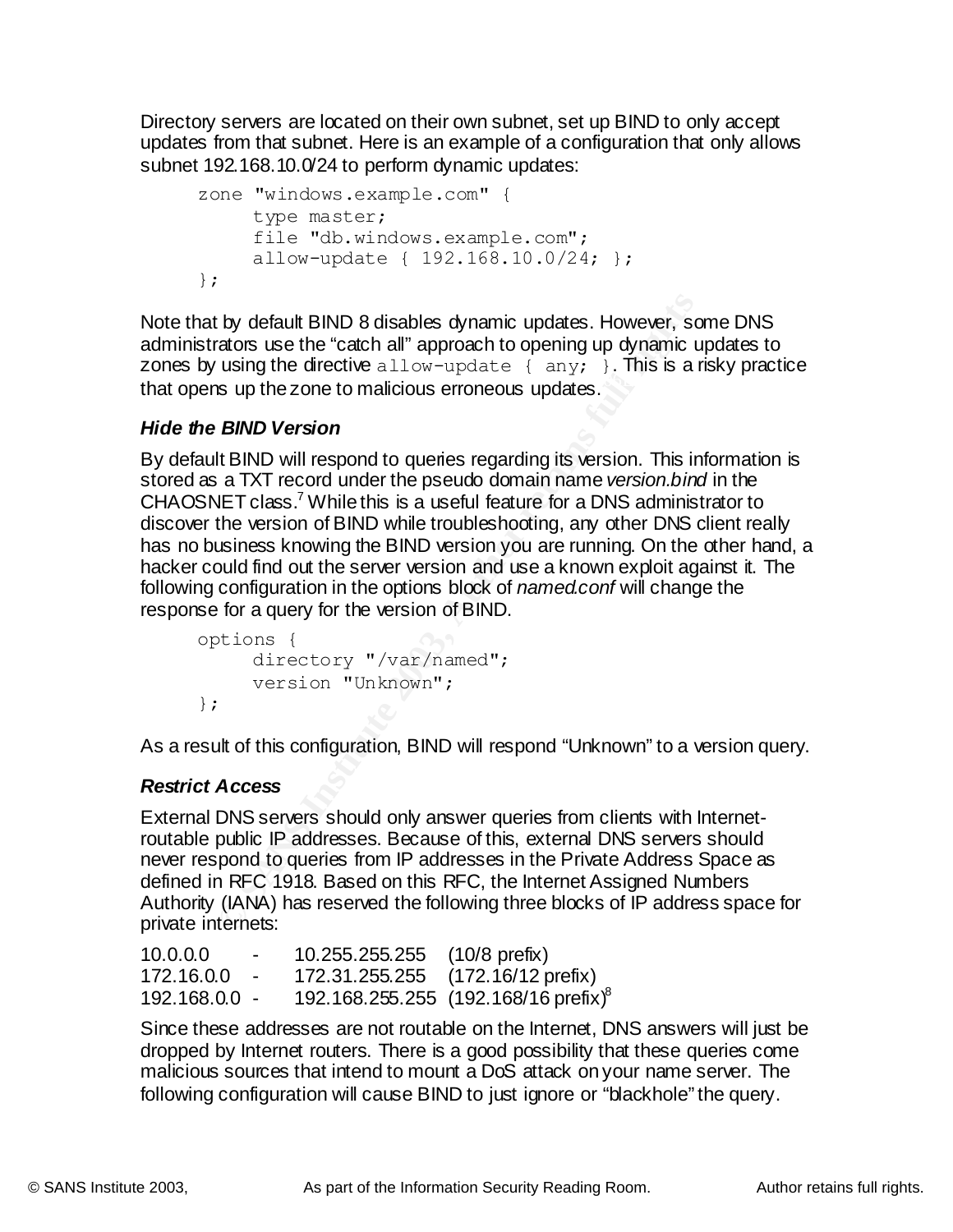```
acl "bogus-nets" {
     10.0.0.0/8
     172.16.0.0/12
     192.168.0.0/16;
};
options {
    blackhole { "bogus-nets"; };
};
```
# **Perimeter Security for DNS**

 $\mathcal{L}_{\mathcal{P}}$  final print  $\mathcal{L}_{\mathcal{P}}$  and  $\mathcal{L}_{\mathcal{P}}$  and  $\mathcal{L}_{\mathcal{P}}$  and  $\mathcal{L}_{\mathcal{P}}$ In this section we will investigate some measures that can be taken on perimeter devices to protect our DNS server.

#### *Firewall Protection*

The IANA has assigned TCP and UDP ports 53 to DNS queries.<sup>9</sup> If you are running a single-purpose DNS server, then firewall rules should be written to only allow traffic to port 53 bound for the DNS server.

Since TCP connections are only established for zone transfers, the firewall should only allow TCP port 53 from authorized slave name servers. This list should match the list of servers in the *allow-transfer* directive for the DNS server. By doing this, we are adding another layer of security that will restrict zone transfers only to authorized servers.

#### *Network Protection*

**Exerculty for DNS**<br> **CONSTANT CONS**<br> **CONSTANT CONS** Server.<br> **Protection**<br>
A has assigned TCP and UDP ports 53 to DNS queries.<sup>9</sup> If y<br>
a single-purpose DNS server, then firewall rules should be victo to port 53 bound fo Edge Internet routers can be configured to add another level of protection to your DNS servers. As discussed before, there is absolutely no reason that an external DNS server should receive queries from IANA Private Reserved source IP addresses as defined in RFC 1918. For that matter, private addresses should never traverse an Internet router. Therefore, it is good practice to set up access lists on Internet routers to block all traffic from RFC 1918 address space.

# **Backup Considerations**

Even with all the precautions described in the previous sections, your DNS server may not be 100% hackproof. It is imperative to have backup systems ready to restore your DNS servers into service should the unthinkable happen. The following are some ways to plan for recovering from an attack in the shortest amount of time possible.

#### *File Backup*

incidents where a hacker may have broken through your defenses and corrupted At a minimum, backup all DNS server configuration files. This prepares you for the data on your DNS server. Once you have ensured that the hacker is locked out, you can quickly restore DNS service if you have all your data backed up in a safe location. Not having a good backup means that you will have to recreate all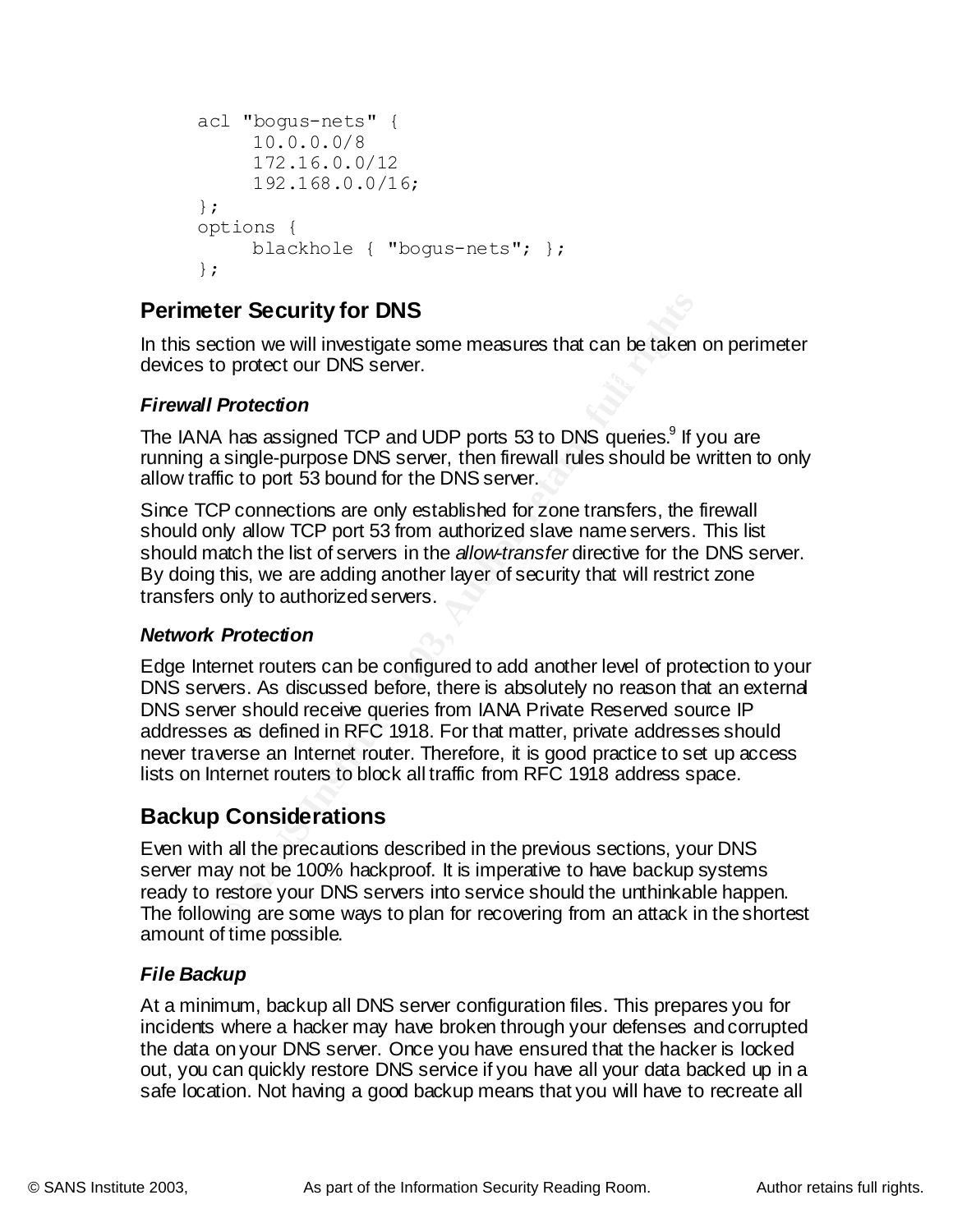the configuration files. This is not an easy task, especially if you have large or complex configurations for BIND.

### *DNS Management Software*

Today there are several software products available that can be used to manage your DNS configurations. The main purpose of these systems is to take the drudgery out of manually configuring BIND. An added benefit of using DNS Management Software is that there is always a current backup of your configuration data on the management server. As soon as you have restored a hacked DNS server, you can quickly and easily generate the configuration files needed for BIND to function properly.

#### **Hardware Spares Hardware Spares Hardware Spares**

It is a good idea to have hardware spares of your DNS server(s). If a hacker has taken advantage of a newly-discovered exploit to break into your DNS server, you can isolate the problem efficiently by using a spare server. You can fix the vulnerability on the spare offline, and when ready it can be swapped into service.

tion data on the management server. As soon as you have<br>
NNS server, you can quickly and easily generate the configure<br>
or BIND to function properly.<br> **Complexistical to have hardware spaces of your DNS server(s).** If a<br>
w It is also a fact that no piece of hardware is infallible. There will come a time when your DNS server hardware physically fails. While this may not specifically be a security issue, it is a factor that will affect the availability of your name server. Having a spare piece of hardware ready to be deployed is a great insurance policy against hardware failures.

# **Conclusion**

DNS is a critical service for the proper functioning of the Internet. It is imperative that all precautions be taken in order to mitigate security risks of your DNS servers. The steps described in this paper should point the savvy DNS administrator in the right direction to protecting this critical service.

As with any other piece of technology, things are constantly changing. Always keep up to date with the latest developments and bug reports. By doing so, you can stay one step ahead of the hacker. The following are some good sources of information:

- ISC BIND Vulnerabilities http://www.isc.org/products/BIND/bind-security.html
- SANS Institute Reading Room DNS Issues http://www.sans.org/rr/DNS/
- Men & Mice DNS Surveys http://www.menandmice.com/6000/6000\_domain\_health.html
- SecurityFocus (select Vendor: ISC) http://online.securityfocus.com/cgi-bin/sfonline/vulns.pl